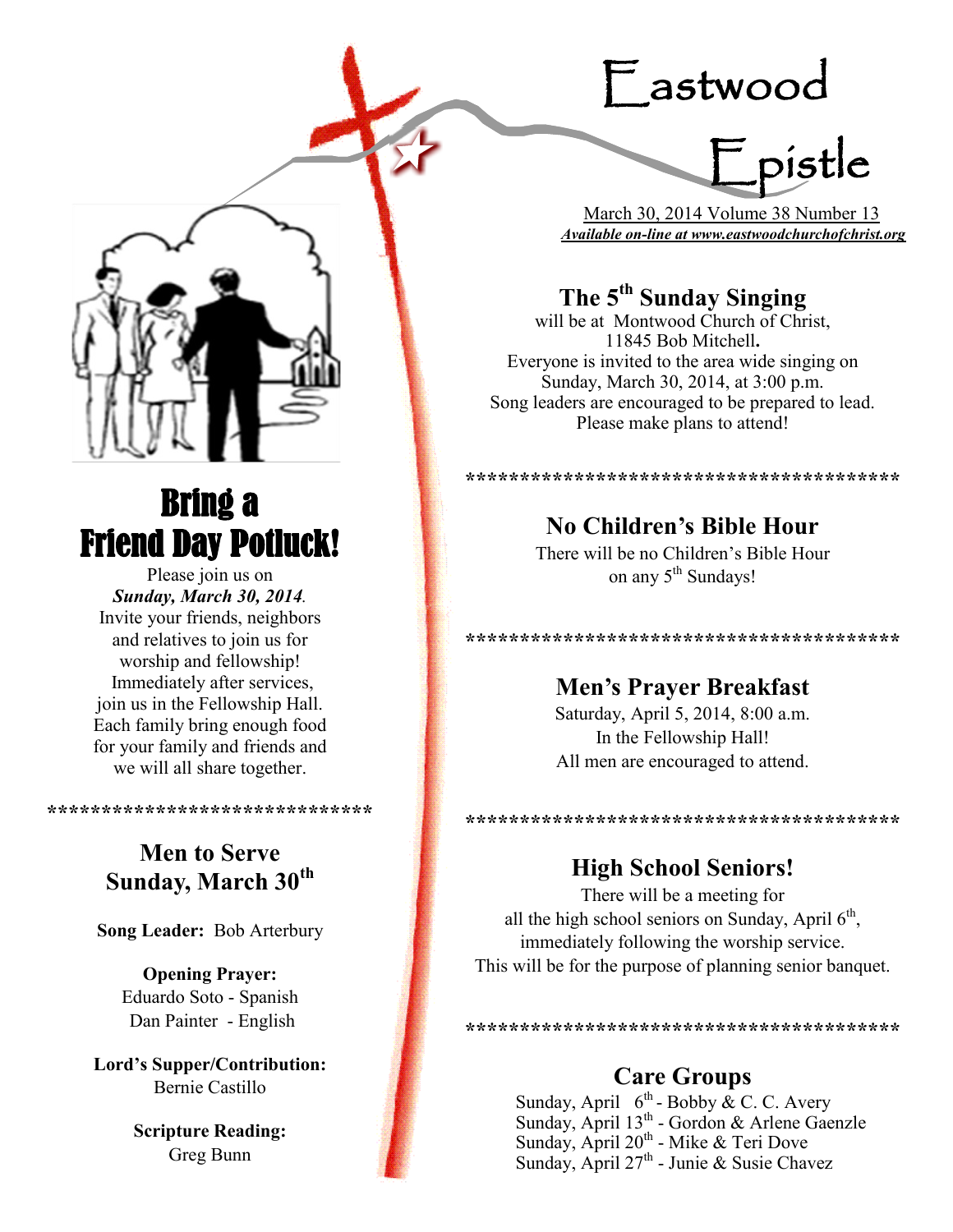*Together*

**How does Sin catch us?** When we begin the walk of faith, there is no intention of turning away. It is not our plan to turn from Jesus on some future date. We are pledging to follow Jesus into eternity.

All too often, we see our brothers and sisters stumble and fall away from our Lord and Savior. How does it happen? What can we do to stop it?

Scripture warns us that Satan has more than one way to attack us. Paul warns in **2 Cor 11:14** that Satan can come as an angel of light, a teacher that claims to give enlightenment. Peter warns in **1 Pet 5:9** that Satan can also be like a roaring lion. Satan can be subtle and sneaky or so vicious he seems overwhelming. Seldom is he recognizable, because he disguises himself. Just as Jesus said to Peter in **Mt 16:23**, "get behind me, Satan," Satan can come as a friend as well as a bully. Satan lures us with pleasure and beats us down with force.

It would be nice, if Satan wore a red suit and had horns, but that is the imagination of man. We usually do not recognize we are being tempted to do wrong. It just seems like the right thing to do at the time.

We are encouraged to avoid sin when we associate with others of faith on a regular basis. **1 Cor 15:33-34** "Do not be misled: 'Bad company corrupts good character.' Come back to your senses as you ought, and stop sinning; for there are some who are ignorant of God-- I say this to your shame." NIV

"Show me your friends and I'll show you your future," is not only true for young people, but adults also. Flee temptation in every form. *Charles M Clodfelter*

#### *Sunday Guests who registered - 5 Did you speak with them?*

**www.eastwoodchurchofchrist.org**

|                         | <b>Schedule of Services</b> |             |
|-------------------------|-----------------------------|-------------|
| Sunday                  | Tuesdav                     | Wednesday   |
| Bible Class - 9:00 A.M. | Ladies Bible Class          | Bible Study |
| Worship - 10:00 A.M.    | $10:00$ A.M.                | 7:00 P. M.  |

#### **Area TV Programs**

Area TV Programs<br>Fridays: 7:00 P.M. Channel #38 (Cable Channel #16) Sundays: 5:00 A.M. Inspiration Channel (Channel #364 Direct TV)

## **Thank You**

To our Christian Family at Eastwood:

Our plans have changed and because of health reasons we depart for home on March 22. We request your prayers for a safe and healthy return. We are so grateful for your acceptance and inclusion into the family here. We now consider this our second Church home and will continue to pray for you and the work here in El Paso. May God bless you all and keep you safe within his love.

In Christian love, Jim and Ann Bates, waiting to really go home with you to Jesus.

#### **Placed Membership**

Lynn Brisbin placed membership on Sunday, March 23, 2014. Address: 11537 James Grant, El Paso, TX 79936 Phone # 915-355-5334

and

Marvin Brisbin placed membership Sunday, March 23, 2014. Address: 11537 James Grant, El Paso, TX 79936 **Welcome to Eastwood's family!**

## **New Mexico Christian Children's Home Needs Drive**

are requesting Freezer Bags (any size/collection box in foyer) or monetary donations that can be used to purchase in bulk. Their truck will be at Eastwood church of Christ Thursday, May  $1^{st}$ .

## **Children's Home of Lubbock "Big Heart Campaign**

is requesting boys' pajamas, sizes 4-12. Every pajama donated helps their children! The pajamas can be placed in the box labeled "Children's Home of Lubbock" in the foyer. They will be collected by Thursday, May 22, 2014. Monetary donations acceptable. For more details, please visit Websites: eric.childrenshome@gmail.com or www.childshome.org

#### **Sunday, March 30, 2014**

**Speaker** - Charles Clodfelter **Sermon Topic** - *Things to Teach Children*  **Scripture** - 1 Peter 3:7, Deuteronomy 11:19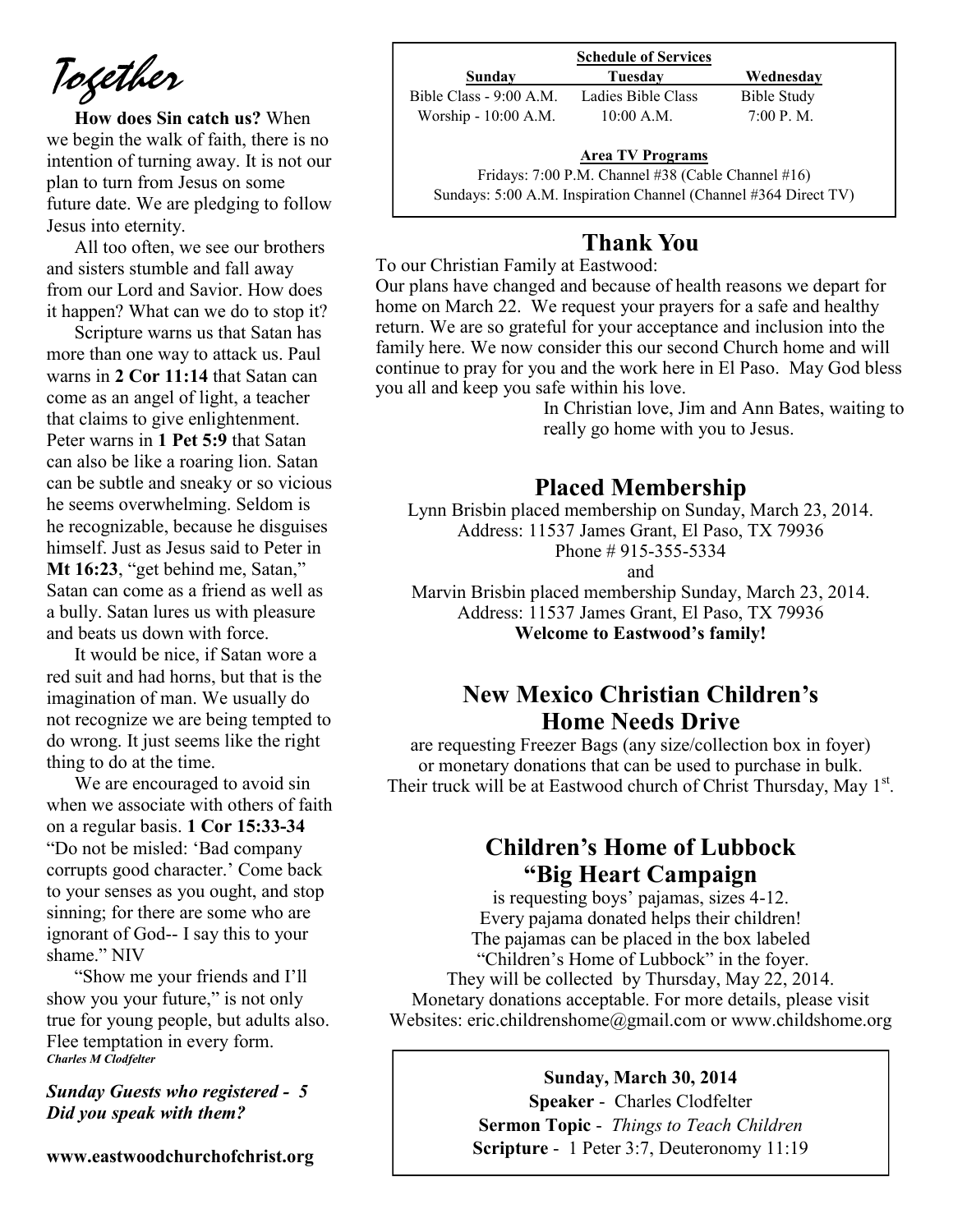

Imake our visitors, as well as yours, as comfortable as possible. Yes, we being a link our visitors, as well as yours, as comfortable as possible. Yes, we being a am excited about Sunday! Friend's Day has always been exciting. Exciting because we really don't know the final outcome until after. But one thing we know for sure is that I've got (as well as you) a big responsibility, and that is to bilingual congregation has a small obstacle that holds us back from really expressing our gratefulness for our friends presence, and that is the language obstacle. But

remember that we have many more expressions that are in our favor, without having to say anything, and that is our body language; smiles, sincere hugs, the aggressiveness to try to get to our friends, all of that, means so much. By the way, I'm praying that this obstacle or wall keeps getting lower and lower. The more we fellowship the lower the wall will get.

You may have a friend in mind and you think "They would never come to Friends Day", but let's have faith in God. God has been in the business of removing mountain sized obstacles since before his kingdom began. Maybe the obstacle moved this week will be in the life of your friend. "Have faith in God" and invite. Do not doubt, pray about it and watch the obstacle move at work. Paul  $\mathcal{L}_\mathcal{L} = \{ \mathcal{L}_\mathcal{L} = \{ \mathcal{L}_\mathcal{L} = \{ \mathcal{L}_\mathcal{L} = \{ \mathcal{L}_\mathcal{L} = \{ \mathcal{L}_\mathcal{L} = \{ \mathcal{L}_\mathcal{L} = \{ \mathcal{L}_\mathcal{L} = \{ \mathcal{L}_\mathcal{L} = \{ \mathcal{L}_\mathcal{L} = \{ \mathcal{L}_\mathcal{L} = \{ \mathcal{L}_\mathcal{L} = \{ \mathcal{L}_\mathcal{L} = \{ \mathcal{L}_\mathcal{L} = \{ \mathcal{L}_\mathcal{$ 



 **Food Pantry Needs** Canned Fruit Jelly Peanut Butter

**Happy Birthday!** March 30 - Selma Tate March 31 - Jan King March 31 - Elias Torres April 1 - Linda Walker April 4 - Bill Lewis

## **Hispanic Ladies Bible Class Ministry**

*God's love is the universal language*. 14 years ago I learned about Christ in Eastwood and His love through many people like you. God says we reflect Him when we *"make the teaching about God our Savior attractive."*(Titus 2:10). We do this because "*All things were created by Him and for Him.* "*(*Col 1:16). Our lives should be focused on helping others and less on helping us, *"for even the Son or man did not come to be served but to serve."* (Mk 10:45) God's objective is for us to be *"conformed to the likeness of His Son"*(Ro 8:29). We should be careful in having apathy because God's doctrine is shown through our actions. God's word exhorts us to imitate and reflect Christ's life, *"Take my yoke upon you and learn from me, for I am gentle and humble in heart, and you will find rest for your souls.* "*(Matt 11:29)*. It doesn't matter which language you speak, you should always have the language of love in you. Christ's church is one that has been transformed to love by Christ through obedience and serving others in His name while we "...*hold firmly to the word of life -in order that I may boast on the day of Christ that I did not run or labor in vain."*(Phil 2:16). In Him, Yoly Garcia

 **Nursery Helpers Sunday, March 30, 2014**   *for children 2 years of age and under*  Debra Alvarez and Leslie Torres





## **Annual Youth Garage Sale**

We are taking donations for the annual youth garage sale. Donations may be brought to the church office. We are also in need of volunteers to help us at the garage sale on Saturday, April  $12<sup>th</sup>$ and also the week before for sorting and pricing the items. If you are interested in helping, please call Andrew at 588-8524.

## **Summer Camp Registration**

Summer camp registration is now available for ages 8-18. The registration forms are at the back of the auditorium. We will be taking a van for ages 8-14 for session 4 (July 13-19) and for ages 13-28 for session 5 (July 20-26).

Partial scholarships are available. Those helping with the garage sale will be eligible for at least  $1/2$  off their camp registration. Registration form and money are due to Andrew no later than Sunday, May 4<sup>th</sup>.

## **Spiritual Explosion Youth Rally**

We will be taking a trip to Albuquerque, NM for the annual Spiritual Explosion Youth Rally April 25-27. We will leave at 11:00 AM on Friday, April  $25<sup>th</sup>$  and return Sunday, April  $27<sup>th</sup>$ . The cost is \$20. Any youth interested in going may sign up with Andrew. Money is due no later than Sunday, April  $20<sup>th</sup>$ .